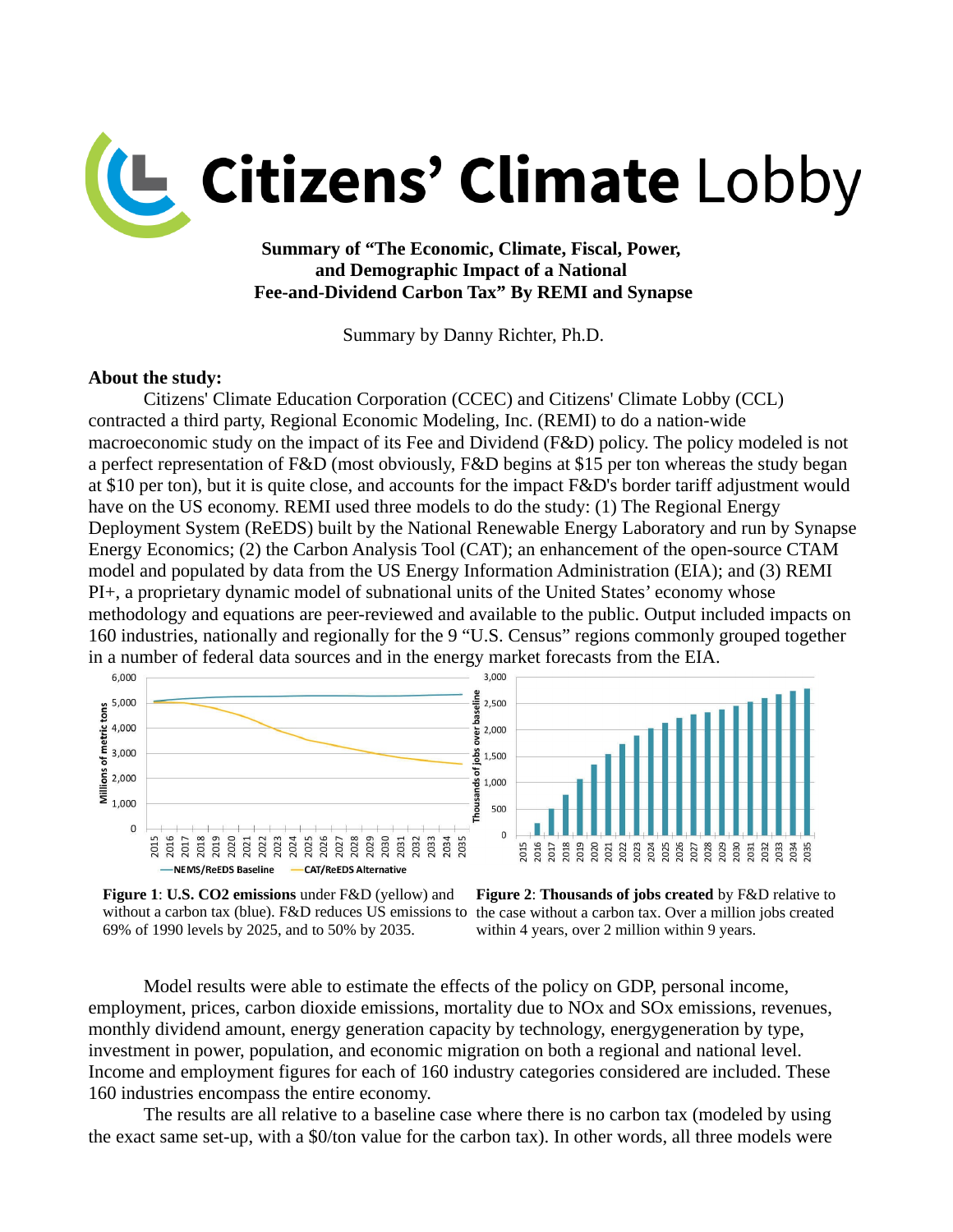run two times. Both times, the set-up was identical except for one thing: the price of carbon was either \$0 from 2016-2035 (the baseline), or was \$10 per ton in 2016 and increased by \$10 every year after that (F&D).



**Figure 3**: **Cumulative lives saved** from avoided emissions by region under F&D. Region ENC, including Ohio, Indiana, Michigan, Illinois, and Wisconsin, has the most lives saved. 227,000 American lives would be saved in 20 years under F&D.



**Figure 4**: **Annual additional GDP due to Fee and Dividend** relative to no carbon tax. The numbers are positive due to more jobs and more consumer spending with F&D. Over the 20 years considered, GDP is \$1.375 trillion higher than without F&D.

## **Why should we trust REMI?**

CCL hired REMI because we are committed to quality data free of ideological taint that you might get from some think tanks. As its name suggests, REMI models regional economics. It does this well. Dr. George Treyz founded REMI in 1980, after working as an academic with Nobel Prize-winner Lawrence Klein and other pioneers in the field of econometric modeling. REMI's modeling products grew from Dr. Treyz's work on one of the first regional macroeconomic models ever created: the Massachusetts Economic Policy Analysis (MEPA) model. Close links to the upper echelons of academia have persisted throughout REMI's 3+ decades of experience, resulting in several academic publications in journals such as the American Economic Review, the Review of Economics and Statistics, and the Journal of Regional Science.

This experience and expertise is why private and public entities from all across the political spectrum have entrusted REMI to do their analyses, and paid them well for that expertise. These former clients include, but are not limited to: the American Gas Association (AGA), the Nuclear Energy Institute (NEI), the National Federation of Independent Business (NFIB), the National Education Association (NEA), the International Brotherhood of Teamsters, Booz Allen Hamilton, EY (formerly Ernst and Young), PWC (formerly Price Waterhouse Coopers), and ICF International. Like CCL and CCEC, REMI is truly nonpartisan.

In that same spirit, CCL and CCEC did not attempt to influence the outcome of the report in any way. In fact, we were excited when we saw that not all the results were positive for every region, because that speaks to the integrity of the analysis. Our first priority is a livable world, and we can't get there without an honest and clear-eyed view of the facts.

### **Study Highlights:**

- CO2 emissions decline 33% after 10 years, and 52% after 20 relative to baseline (Figure 1).
- National employment increases by 2.1 million jobs after 10 years, and 2.8 million after 20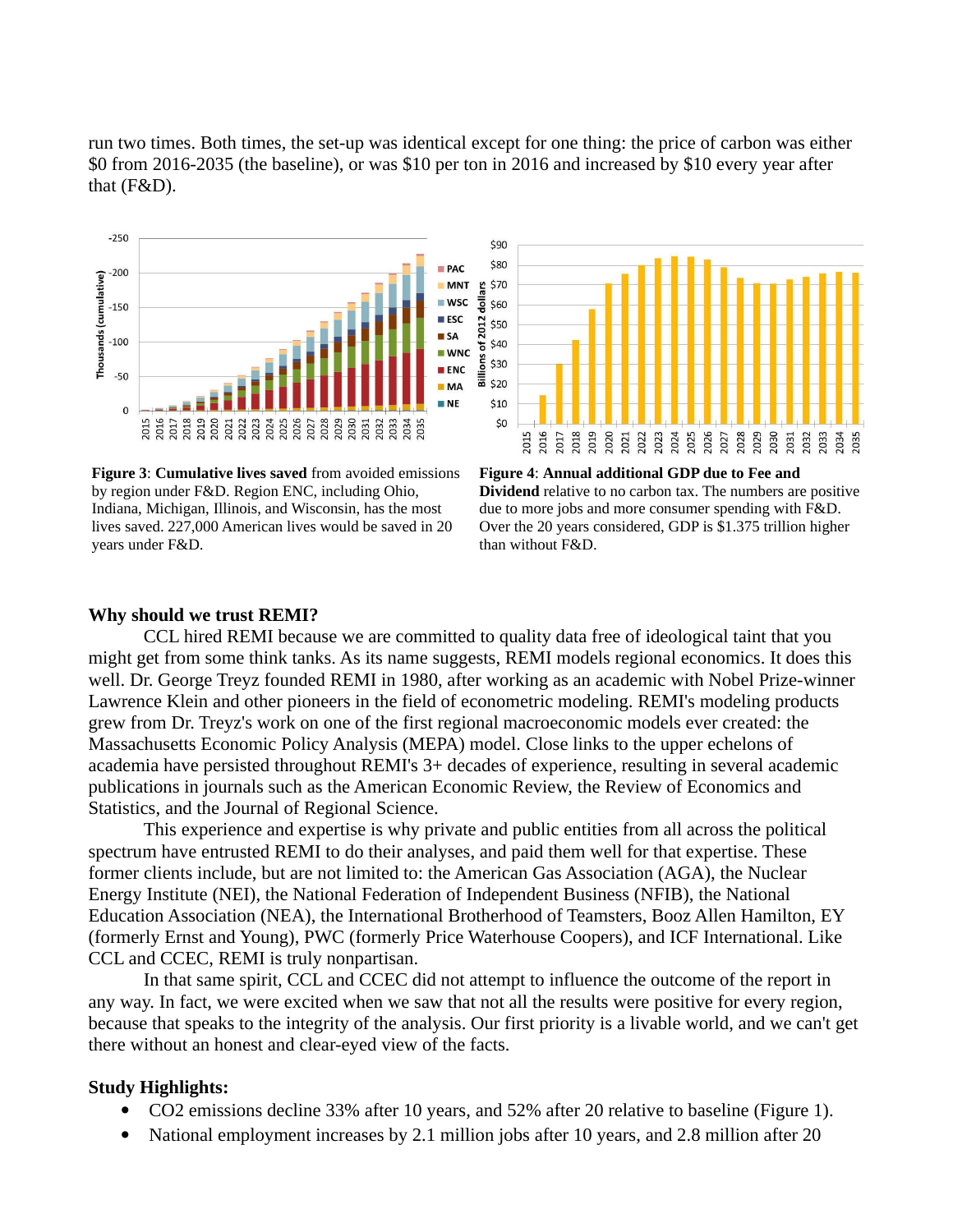years. This is more than a 1% increase in total US employment we don't get without a carbon tax (Figure 2)!

- 13,000 lives are saved annually after 10 years, with a cumulative 227,000 American lives saved over 20 years (Figure 3).
- \$70-\$85 billion increase in GDP from 2020 on, with a cumulative increase in national GDP due to F&D of \$1.375 trillion (Figure 4).
- Size of monthly dividend for a family of 4 with two adults in  $2025 = $288$ , and in  $2035 =$ \$396. Annually, this is \$3,456 per family of 4 in 2025 (\$1152 per capita--children get  $\frac{1}{2}$ ) dividend) (Figure 5).
- Electricity prices peak in 2026, then start to decrease.
- Real incomes increase by more than \$500 per person in 2025. This increase accounts for cost of living increases (Figure 6).
- Maximum cost-of-living increase by 2035 is 1.7-2.5%, depending on region (Figure 7).
- Electricity generation from coal is phased-out by 2025.
- Biggest employment gains in healthcare, retail, and other services (excluding public administration). This is because people have more money in their pockets to spend, and these industries are most boosted by consumer spending.
- Regional Gross Product is steady or rising in 8 of 9 regions.



**Figure 5**: **Average monthly dividend** for a family of four. Each adult gets two full shares, and each child one halfshares up to two children.



**Figure 6**: **US Income per capita,** after accounting for costof-living increases. This means that even accounting for the increased cost of living, the average American is wealthier *every single year* of the policy.

# **Why Haven't Previous Studies Found Such Positive Impacts?**

The majority of previous reports considering a carbon tax have not modeled a completely revenue-neutral carbon tax, do not envision a policy with such an aggressive rate of increase, do not have the same detail as REMI can provide, do not consider a 100% dividend, and do not report health benefits. Where revenue-neutrality was modeled, a "double-dividend" was often discovered in which carbon emissions were reduced and economic output grew. As these previous studies have highlighted, including a May 2013 study by the Congressional Budget Office (CBO), a carbon tax without revenuerecycling is a completely different policy from a carbon tax that does recycle revenue. The two policies, revenue-neutral carbon tax and a carbon tax without revenue returned, should not be confused in terms of their effect on the economy.